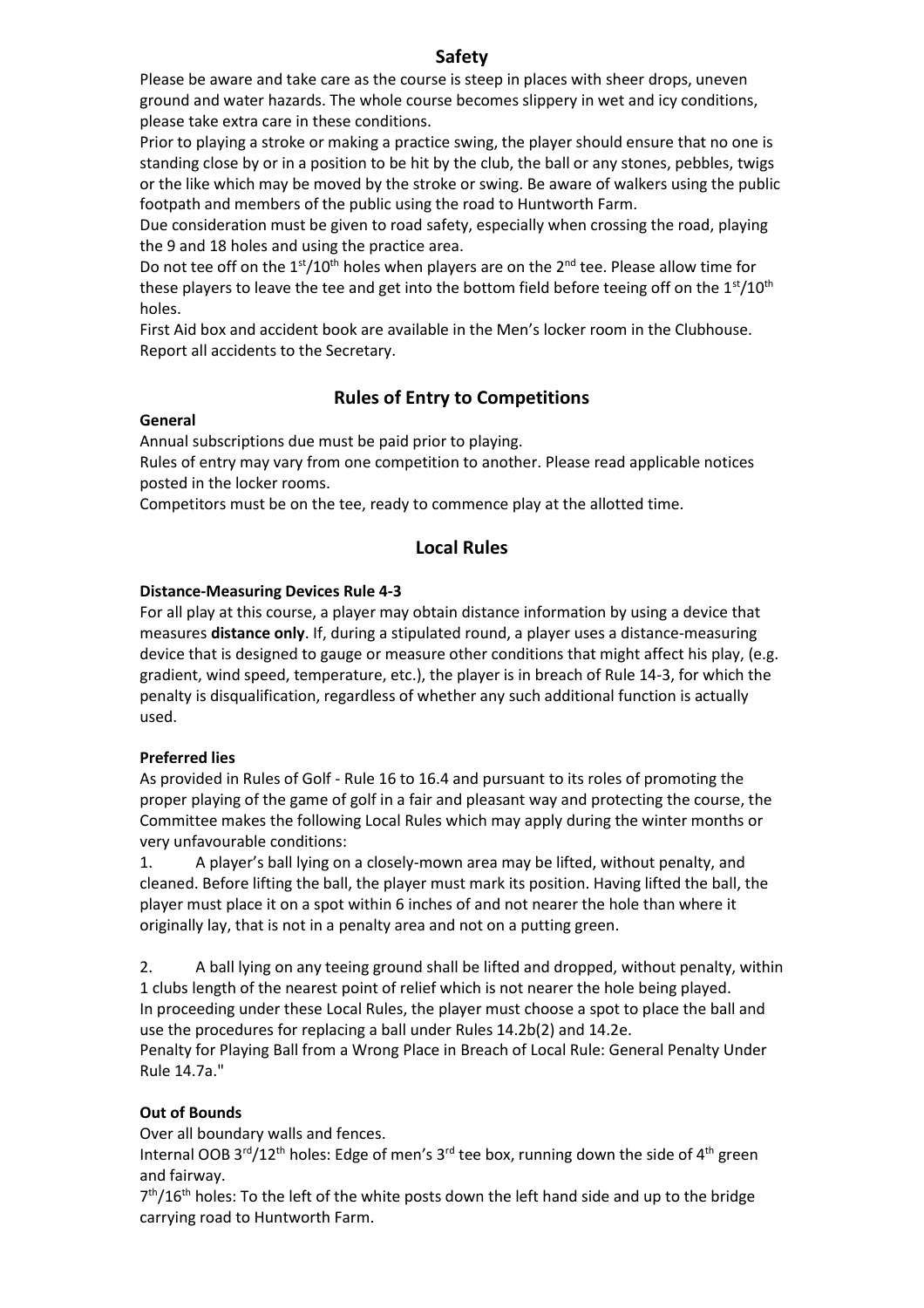Internal OOB 7<sup>th</sup>/16<sup>th</sup> holes: to the right of the white posts on the top of the slope down the right hand side including the  $8<sup>th</sup>/17<sup>th</sup>$  green and fairway marked by white posts.

### **Ground Under Repair**

Any area marked GUR or surrounded by a white line is ground under repair from which play is prohibited. If a player's ball lies in the area, or if it interferes with the player's stance or the area of his intended swing, the player must take relief under Rule 16-1.

# **Practice Area Rule (Rule 5.2 applies)**

The Practice Area adjacent to the  $1<sup>st</sup>/10<sup>th</sup>$  hole and the practice green are integral parts of the course. When Rule 5.2 applies, practice is only allowed within the confines of this area. Please see map on scorecard.

# **Immovable Obstructions (Rule 16.1 applies)**

1. The following are immovable obstructions:- Embedded stones/rocks on closely mown areas.

2. In the general area any artificial surface including but not limited to: Winter teeing mats, stone(s), Astroturf, concrete, 150 yard boulders, bells, pipes, fairway yardage marker discs, manhole covers, or the like. A ball coming to rest on one of the above, or one of the above interferes with the player's stance or the area of their intended swing the ball may be lifted and dropped within one club's length from the nearest point of relief, not nearer the hole, without penalty.

# **Integral parts of the course**

All bridges, walls and trees are to be considered integral parts of the course; therefor there is no relief without penalty. A player, if declaring the ball unplayable when it lies between the green markers behind the 5<sup>th</sup> and 7<sup>th</sup> greens, MUST use the nearer Drop Zone (DZ) under a 1 stroke penalty.

### **Overhead Wires**

A ball striking the overhead wires or supporting poles MUST be played again without penalty.

#### **Priority**

Players, having left the 9<sup>th</sup> green and intending to continue their round, will alternate with players waiting on the  $1<sup>st</sup>$  tee.

#### **Tyre Tracks**

In the general area a ball lying in a tyre indentation may be lifted and dropped within one club's length from the nearest point of relief, not nearer the hole, without penalty.

# **The Rules of Golf Etiquette Courtesy on the course**

#### **Consideration to other players**

Depending on the form of play, there are times when players may play out of turn to save time. In match play please refer to Rule 6.4a. In stroke play players may play "ready golf" in a safe and responsible way.

No one should move, talk or stand close to or directly behind the ball or the hole when a player is addressing the ball or making a stroke.

In the interest of all, players should play without delay.

No player should play until the players in front are out of range.

Players searching for a ball should signal the players behind them to pass as soon as it becomes apparent that the ball will not easily be found. They should not continue play until the players following them have passed and are out of range.

When the play of a hole has been completed, players should immediately leave the putting green.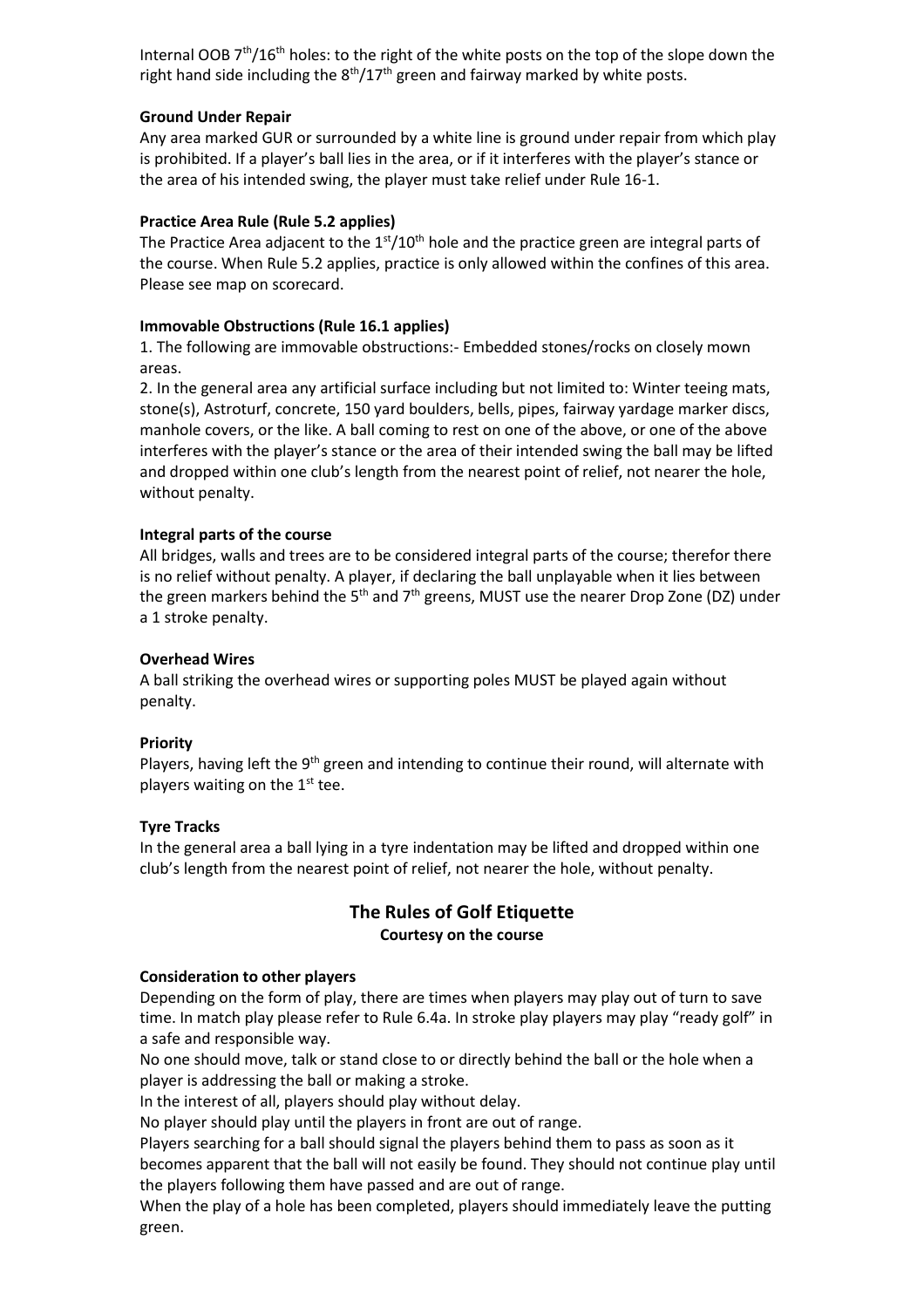# **Priority on the course**

An official club match or competition has first priority. In the absence of special rules, 2 ball matches should have precedence over and be entitled to pass any 3 or 4 ball match, which should invite them through.

A single player has no standing and should give way to a match of any kind.

Any match playing a whole round is entitled to pass a match playing a shorter round. If a match fails to keep its place on the course and loses more than 1 clear hole on the players in front, it should invite the match following to pass.

**NB.** The Committee has made the following ruling – Where congestion occurs around the 1st/10th tee, through matches playing the 10th meeting up with those about to play the 1st, matches should use the tee alternately. This ruling applies to any class of match and should be followed fairly and courteously.

### **Care of the course**

Replace all divots, repair ball-marks and other damage you may cause.

In the general area a player should ensure that any turf cut or displaced by him is replaced at once and pressed down and that any damage to the putting green made by a ball is carefully repaired. Damage to the putting green caused by golf shoe spikes should be repaired on completion of the hole.

# **Damage to greens – flagsticks, bags, etc.**

Players should ensure that, when putting down bags or the flagstick, no damage is done to the putting green and that neither they nor their caddies damage the hole by standing close to it, in handling the flagstick or in removing the ball from the hole. The flagstick should be properly replaced in the hole before the players leave the putting green. Players should not damage the putting green by leaning on their putters, particularly when removing the ball from the hole. Repair ball indentation marks as soon as possible

# **Repair damage**

In taking practice swings, players should avoid causing damage to the course. Please replace divots as soon as possible.

#### **Please do not take practice swings on the tee beds.**

Do not place golf bags or trollies on the tee beds.

# **Golf Etiquette and Dress Code on the Course**

Bag tags must be displayed at all times.

Members' guests paying concessionary rates may only play the course three times per annum at that rate.

Please use Mobile phones in emergencies only.

For protection of the course and health and safety issues recognised golf shoes are strongly advised.

Clothing should be smart and clean.

Shirts must have a collar or turtleneck and be tucked into trousers for men or fitted for ladies.

Trousers and shorts must be of a tailored type please.

The following clothing items are unacceptable:

Denim jeans, Non-tailored shorts, Vests, Jogging pants, or tracksuits.

#### **1895 Club**

Settle Golf Club was founded in 1895 and is a proud member of the 1895 Club. As part of that membership our members can play at other participating clubs for free or a much discounted rate. T&Cs apply. For more information see website <https://www.settlegolfclub.com/members> or contact the secretary.

#### **Your Handicap**

We highly recommend that you get a handicap index. A handicap index is easy to get and will seriously enhance your golfing experience.